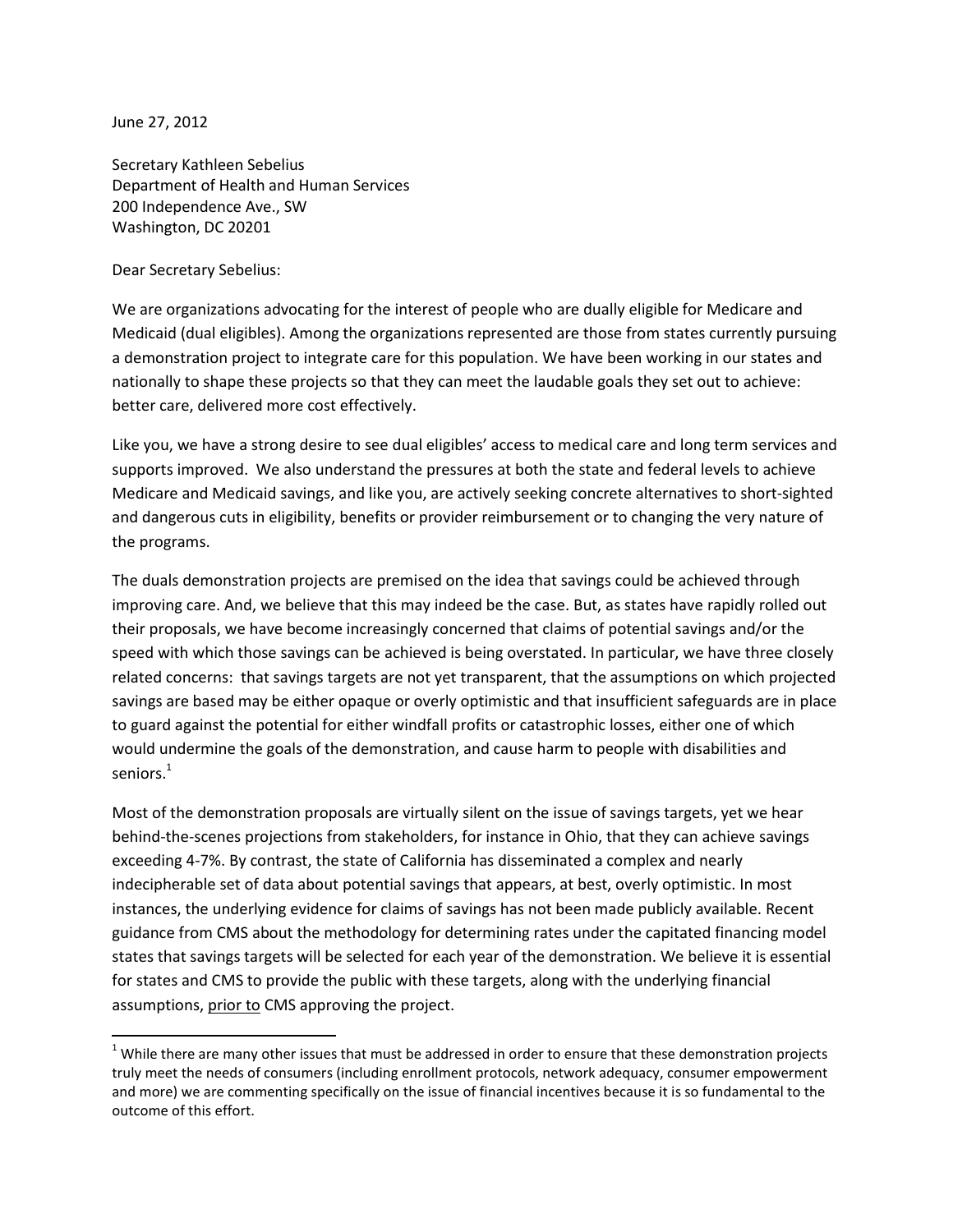Among the key data states and CMS must provide is information about current rates of preventable hospitalizations, institutionalizations, emergency room visits and medication usage rates. They must also provide data regarding the cost of the upfront, and no doubt significant, investments in increased primary care and community-based long-term supports and services (LTSS). Unless it is clear how states plan to achieve savings and how those savings "net out" against necessary service enhancements, it is impossible to make a reasonable judgment of the state's plan.

For those states choosing to use the capitated financing model, a critical part of achieving savings targets will involve getting the capitated payment right. The recent guidance from CMS offers stakeholders a view into how this will be done, but also raises serious concerns about whether it will, in fact, provide an adequate rate to serve the needs of the most complex dual eligibles. This requires using risk adjustment methodologies that adequately account for the complex needs of individual beneficiaries. These methodologies must capture information about an individual's functional capacity as well as information about their race, ethnicity and socioeconomic status. However, because getting the risk adjustment right is difficult, especially when we are still at the early stages of developing capitated financing and integrated care systems for this very vulnerable population, the other essential step in the process is creating a shared-risk model between the federal and state government and the plans/delivery systems.

Using risk-sharing strategies, especially in the first one-to-three years of the demonstration projects, rather than to assume that federal and state savings will come "off the top" with all the risk shifted down to the plan and/ or provider (and ultimately beneficiary) level is critical to the success of the projects. One state (Michigan) acknowledges this dilemma in its draft demonstration proposal:

Fully-developed and dependable risk methodologies applicable to special populations including those needing long term care, those who have intellectual/developmental disabilities and those with serious mental illness, those who have a substance use disorder are not yet available, and hence risk is not adequately predictable. Without predictability, **risk sharing is imperative in order to attract qualified management entities**. As predictive methodologies become sufficiently reliable, management entities would be expected to take a progressively greater proportion of risk, eventually resulting in full risk contracts. (emphasis added)

More worrisome is the possibility that without these strategies, over-payment to plans could undermine the goal of cost savings, while underpayment could compromise quality or encourage "cherry picking." We understand that CMS is still determining whether to use risk-sharing strategies. While we know that Medicare has not traditionally used risk-sharing mechanisms, there is precedent in states, for instance in the Massachusetts Senior Care Options (SCO) program, for this approach. In that program, the state and the federal government, at the end of each contact year, share percentages of gains or losses. This has been a successful approach for the SCO program, and we urge CMS to adopt this structure for the demonstration programs as well.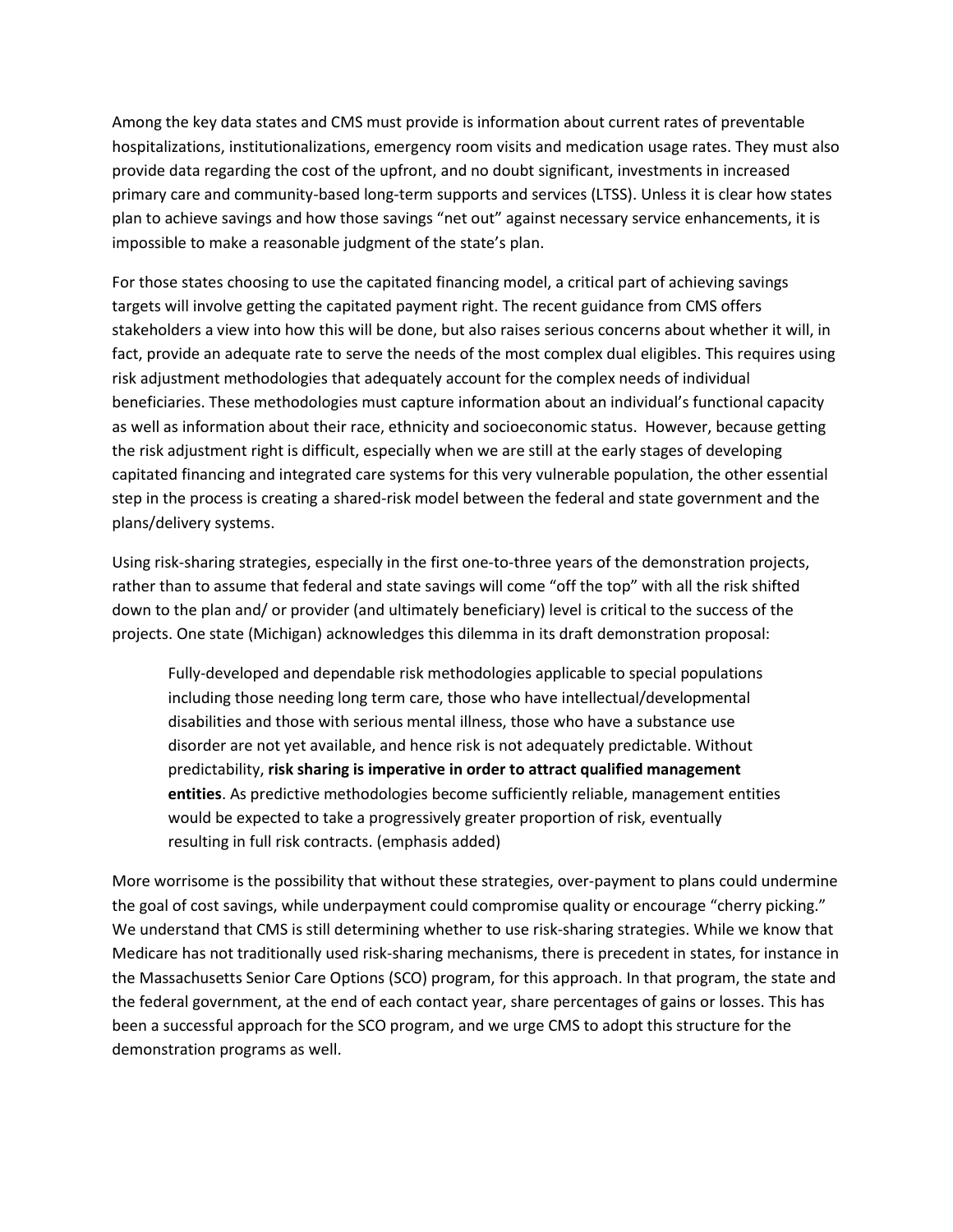Finally, we believe the success of the program also hinges on the protection of dual eligibles through the use of additional safeguards, such as:

- *Quality incentives:* Any incentive payments to providers or plans must be fully transparent and based on meeting or exceeding quality targets that include consumer-centric measures that include medical and non-medical metrics as well as those that measure patient experience.
- *Incentives to keep people in the community:* Financial incentives must focus largely on maintaining and fostering independence among dual eligibles in community settings and moving people in institutional settings to the community to the extent possible and desired by the individual.
- *LTSS spending targets:* States should be required to ensure LTSS expenditures, as a percentage of total expenditures on dual eligibles, remain at or above current percentages, and community LTSS expenditures, as a percentage of total LTSS expenditures, remain at or above current percentages.

\* \* \*

We support the shift toward better integrated, more comprehensive and coordinated care for dual eligibles. And, we support the need to get health care costs under control. But, we believe the emphasis must necessarily be on creating delivery systems that work for the populations they serve. If states can get that right, the savings should follow. A rush to meet savings targets is short-sighted and dangerous. As Michigan notes in its demonstration proposal: "This initiative recognizes that change is a process and that it will take time to achieve meaningful results. To that end, this proposal will **default to what is solid in the long run and reject short term but transitory victories such as near term cost savings.**" (emphasis added).

We welcome the opportunity to discuss these issues with you and your staff.

Sincerely,

# **National Organizations**

American Association on Health and Disability Association for Gerontology and Human Development in Historical Black Colleges and Universities Center for Medicare Advocacy Community Catalyst Direct Care Alliance Disability Rights Education and Defense Fund Families USA LeadingAge Lutheran Services in America Disability Network Medicare Rights Center National Association of Professional Geriatric Care Managers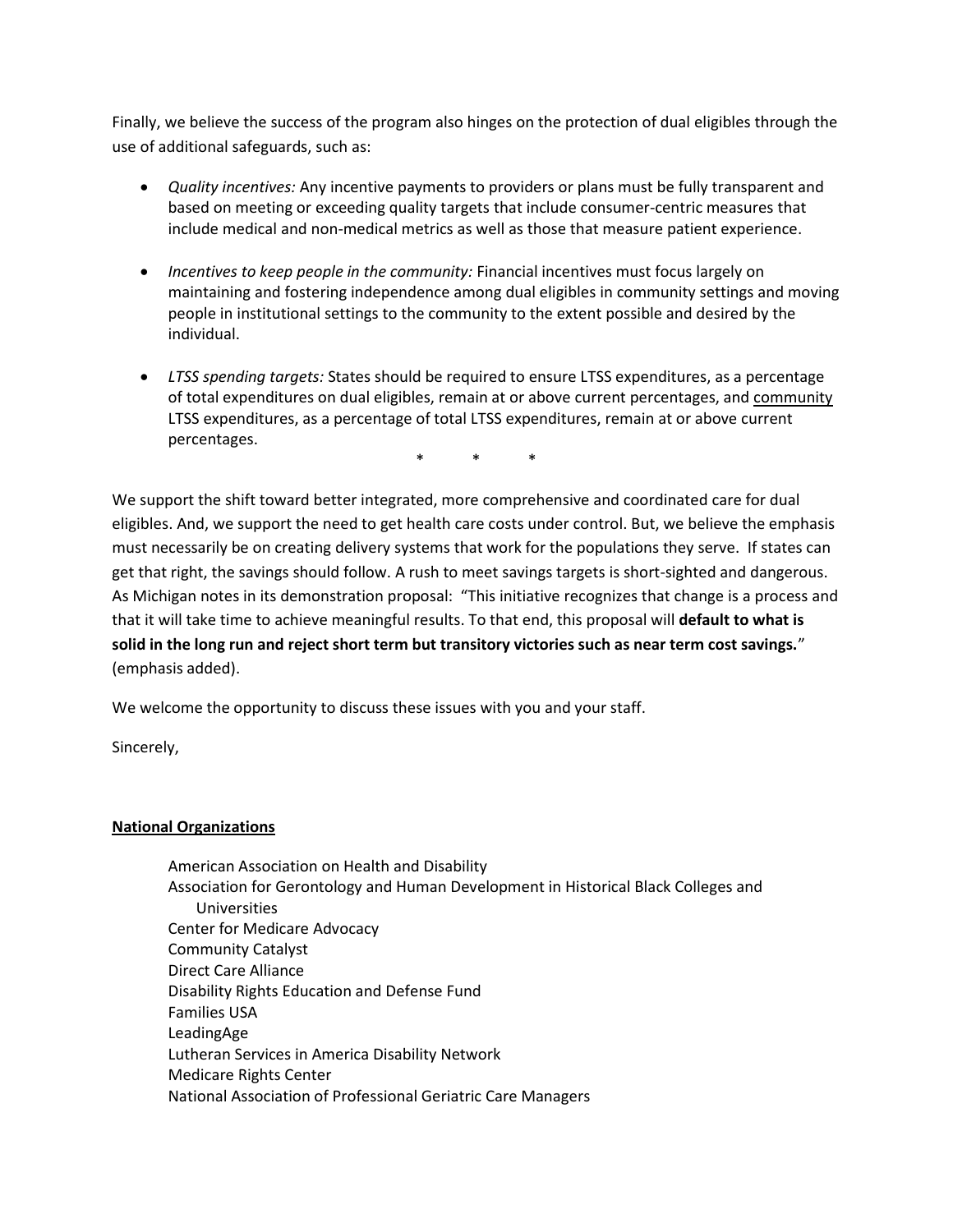National Committee to Preserve Social Security and Medicare National Consumer Voice for Quality Long-Term Care National Council on Aging National Council on Independent Living National Health Law Program National Multiple Sclerosis Society National Senior Citizens Law Center PHI – Quality Care through Quality Jobs Services and Advocacy for GLBT Elders (SAGE) Southeast Asia Resource Action Center

## **State-Based Organizations**

## Arizona

Arizona Center for Law in the Public Interest

## California

California Health Advocates Center for Health Care Rights Congress of California Seniors Disability Rights California Southeast Asia Resource Action Center – California

#### Colorado

Colorado Center on Law and Policy Colorado Cross Disability Coalition

### Connecticut

New Haven Legal Assistance Association

#### Hawaii

Hawaii Disability Rights Center

#### Illinois

Health & Medicine Policy Research Group Illinois Network of Centers for Independent Living

### **Massachusetts**

Boston Center for Independent Living Disability Policy Consortium Massachusetts Law Reform Institute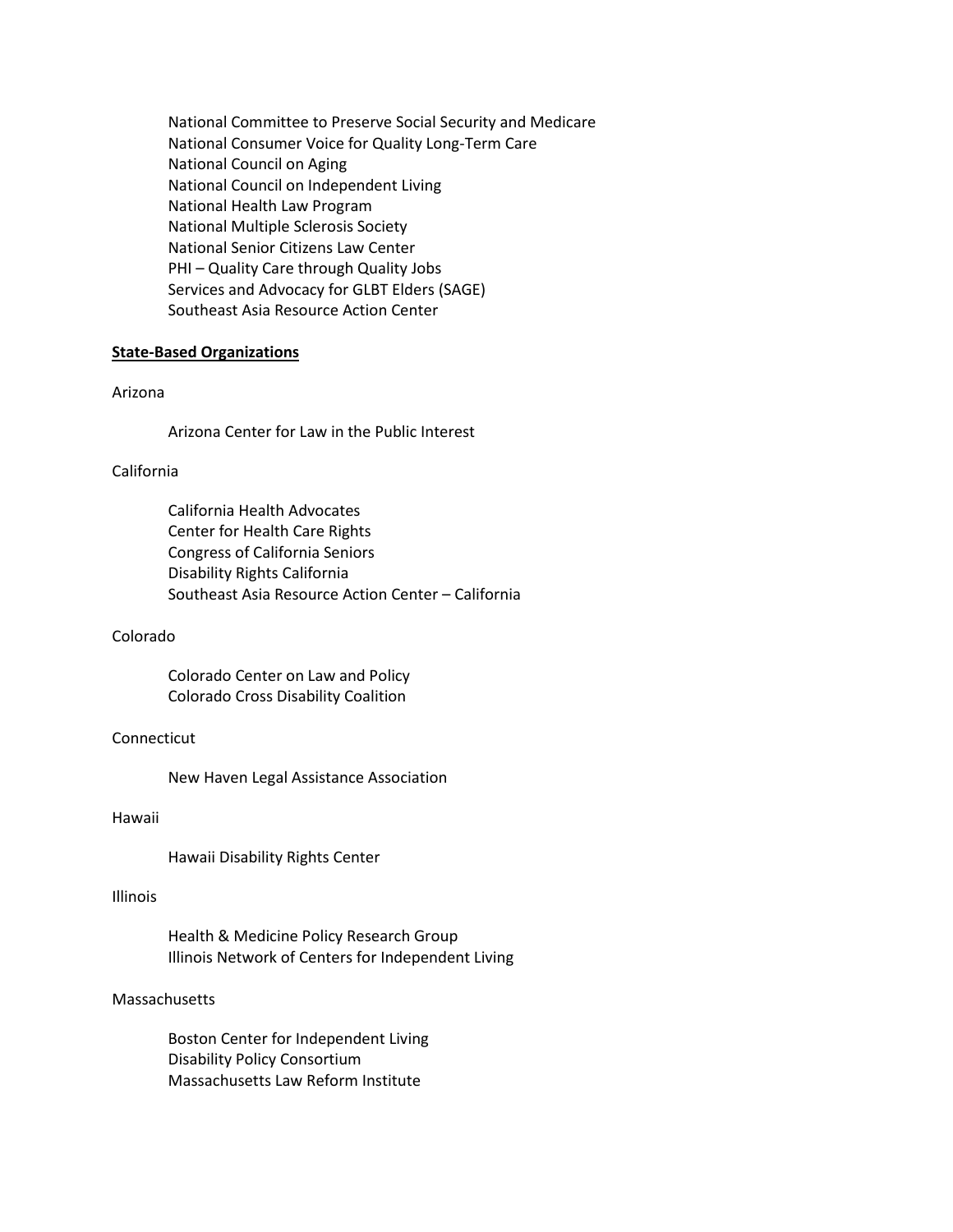### Michigan

Michigan Campaign for Quality Care Michigan Consumers for Healthcare Michigan Disability Rights Coalition Michigan Poverty Law Program

### Minnesota

Center for Elder Justice and Policy

### Missouri

Paraquad

### New Mexico

Health Action New Mexico Senior Citizen's Law Office

### New York

Center for Disability Rights, Inc. Center for Independence of the Disabled, NY Empire Justice Center PHI – New York Regional Center for Independent Living Selfhelp Community Services, Inc.

# North Carolina

North Carolina Justice Center

# Ohio

Ohio Alliance for Retired Americans Ohio Association for Area Agencies on Aging Ohio Statewide Independent Living Council Tri-County Independent Living Center, Inc. UHCAN Ohio

## Oklahoma

Oklahoma Policy Institute

## Oregon

Disability Rights Oregon